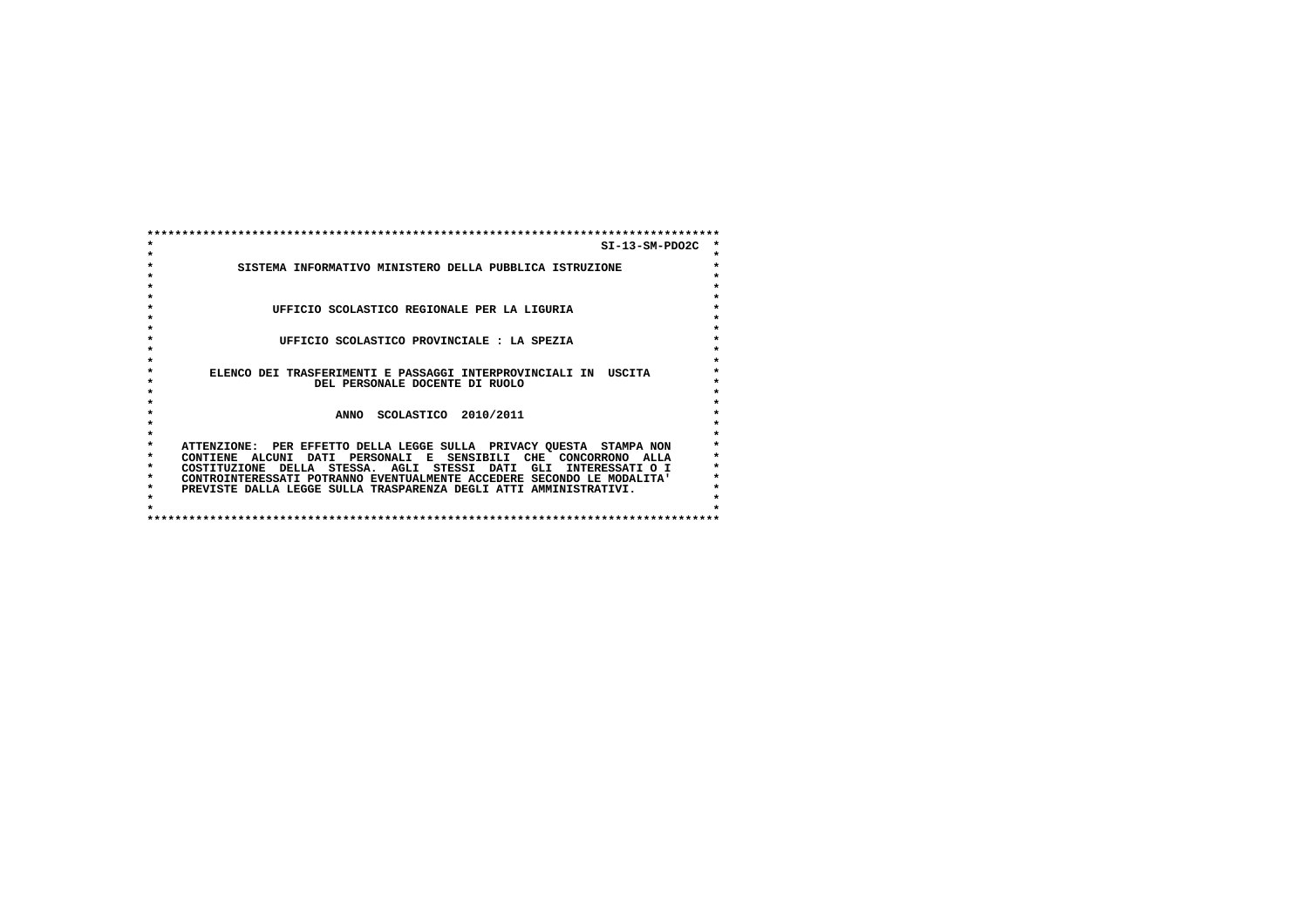**\*\*\*\*\* TRASFERIMENTI TRA PROVINCE DIVERSE**

- **1. BARBIERI IOLANDA . . . . . . . . . . . . . . 9/ 5/64 (GE) DA : SPMM802011 VARESE LIGURE "DON BOBBIO" (VARESE LIGURE ) A : GEMM816018 - I.C.PONTEX-SMS DON ORENGO ( GENOVA ) PUNTI 60**
- **2. BISIO CRISTINA . . . . . . . . . . . . . . . 30/ 4/66 (AL) DA : SPMM807014 - S.STEF. DI MAGRA "A.SCHIAFFINI" (SANTO STEFANO DI MAGRA ) A : GEMM816018 - I.C.PONTEX-SMS DON ORENGO ( GENOVA )**
- **PUNTI 45**
- **3. GANDINI TIZIANA . . . . . . . . . . . . . . . 23/ 5/66 (GE) DA : SPMM80502D DEIVA MARINA (DEIVA MARINA ) A : GEMM154044 - USCIO/ L.DA VINCI SEZ.ASS. ( USCIO ) CATT. ORA. CON GEMM15400X - SMS GOLFO PARADISO ( RECCO )**
	- **PUNTI 48**
- **4. LONGO GIOVANNI . . . . . . . . . . . . . . . 19/ 1/63 (GE) DA : SPMM80501C - LEVANTO "F.PETRARCA" (LEVANTO ) A : GEMM83601D - I.C.CORNIGLIANO - EX VOLTA ( GENOVA )**PUNTI 51 PRECEDENZA: PREVISTA DAL C.C.N.I.
- **5. TAMMA EMANUELA . . . . . . . . . . . . . . . 3/ 2/75 (GE) DA : SPMM802033 BRUGNATO "A.FRANK" (BRUGNATO ) A : GEMM83401T - I.C. VOLTRI II- EX QUASIMODO ( GENOVA ) PUNTI 50**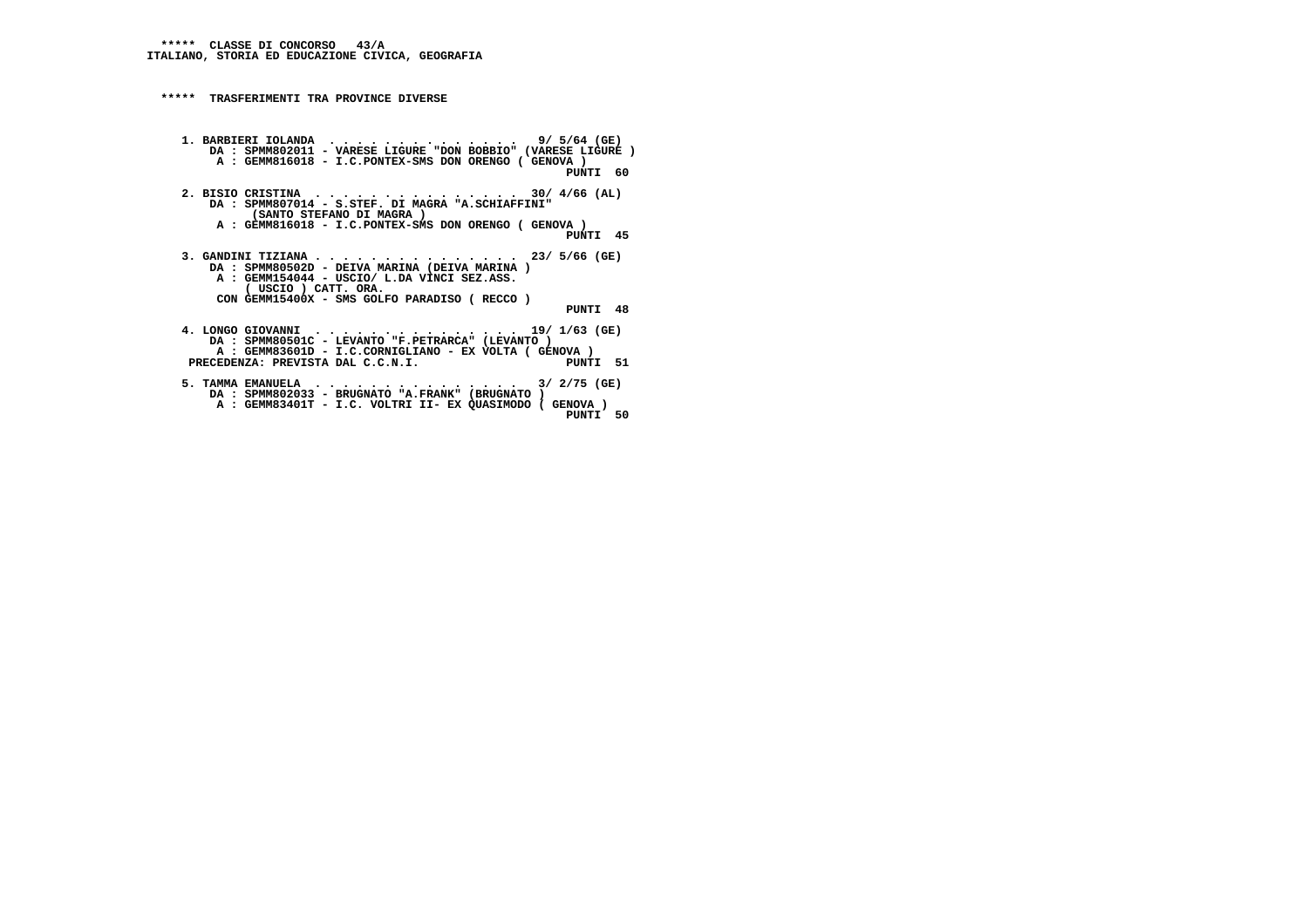**\*\*\*\*\* TRASFERIMENTI TRA PROVINCE DIVERSE**

```
 1. DURANTE STEFANIA . . . . . . . . . . . . . . 18/ 8/71 (GE)
DA : SPMM814017 - SCUOLA MEDIA J. PIAGET (LA SPEZIA )
A : UDMM819016 - M.L.KING - SEDEGLIANO ( SEDEGLIANO )
PUNTI 41 2. GHIRLANDA MARIA ALESSANDRA . . . . . . . . . 26/10/63 (GE) DA : SPMM80502D - DEIVA MARINA (DEIVA MARINA )
A : GEMM152008 - S.M.S. DI CHIAVARI ( CHIAVARI ) PUNTI 78 3. MASSONE STEFANO . . . . . . . . . . . . . . . 20/10/65 (SP)
DA : SPMM049006 - ISA 15 - SM POGGI/CARDUCCI (SARZANA )
A : GEMM84701X - I.C. / SMS DI LAVAGNA ( LAVAGNA )
```
 **PUNTI 54**

```

4. TRAVERSO MARIA CRISTINA . . . . . . . . . . . 19/ 8/70 (GE)
DA : SPMM815013 - SMS "2 GIUGNO" (LA SPEZIA )
A : GEMM841011 - I.C. - S.M.S. DI BORZOLI ( GENOVA )
PUNTI 42
```